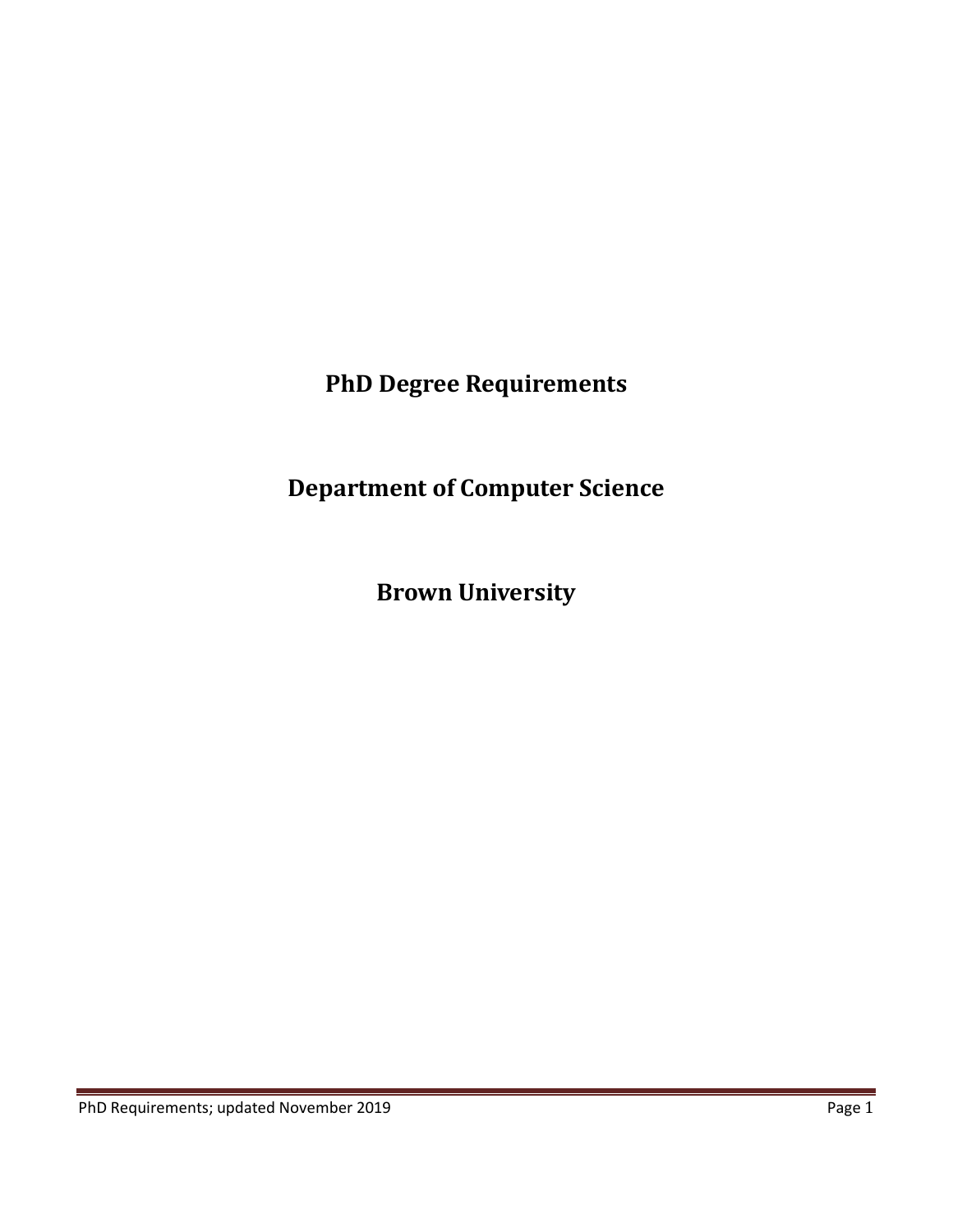# **Missive**

The PhD program has various requirements that establish a baseline for every graduating student. Even an algorithms student must learn to write programs others can read and maintain; even a graphics student must learn to prove algorithms correct. But each should become expert in his or her own field, and any necessary related fields, and developing this expertise will not come from merely satisfying the baseline requirements. Here are some suggestions for planning your graduate education.

One of the best ways to ensure success is to constantly assess your strengths and weaknesses, and attack the weaknesses. While the requirements do this at a minimal level, you should think about your **goals** rather than the requirements. Your weaknesses may be more evident if you're a beginning student whose background is not in computer science: e.g., you may need to become better at programming or at some branches of mathematics. But you should continue this assessment throughout your career.

Even after identifying a weakness, students sometimes mistakenly assume that they should do *no more* than the requirements. Don't make this mistake: If you spot a weakness, address it! If this means taking strictly more than the minimum number of courses, do so. For instance, if you know your programming is weak, take CSCI 0320 even though it doesn't count towards requirements.

Courses in the department are not the only way to prepare for your career. You can also take courses in other departments or at other universities (did you know that Brown participates in an Exchange Scholar Program that lets you enroll in about ten peer institutions, and that you can take individual courses at Harvard?). In addition, contemporary computer science offers many more ways to gain expertise. You might take an on-line course, watch a series of videos, complete a relevant internship, work through an on-line text, or attend a summerschool—or even just organize an old-fashioned study group within the department. Collaborating on a project with a student from another area can also be a wonderful way to expand your horizons. Your annual reporting form gives you room to tell the faculty about such activities, and to check up on yourself. If you find yourself reporting no such activities, you should check whether there are opportunities you're passing up. Talk with your advisor and with others in the department.

Finally, while your advisor has your best interests in mind, remember that there are things you know about yourself that they don't know about you. If you are uncomfortable discussing these with them (especially as a new student), find other mentors within the department. Peer mentors can be especially effective. However, keep in mind that ultimately your advisor is responsible for your progress and funding, so do not make decisions that might affect them (e.g., accepting a summer internship, being away for two months, taking a course, etc.) without consulting them. They might be relying on you for a deadline. They might also have better suggestions! Be in regular contact, and be proactive.

Welcome to Brown. We're happy to have you here, and we look forward to your growth and success!

The Faculty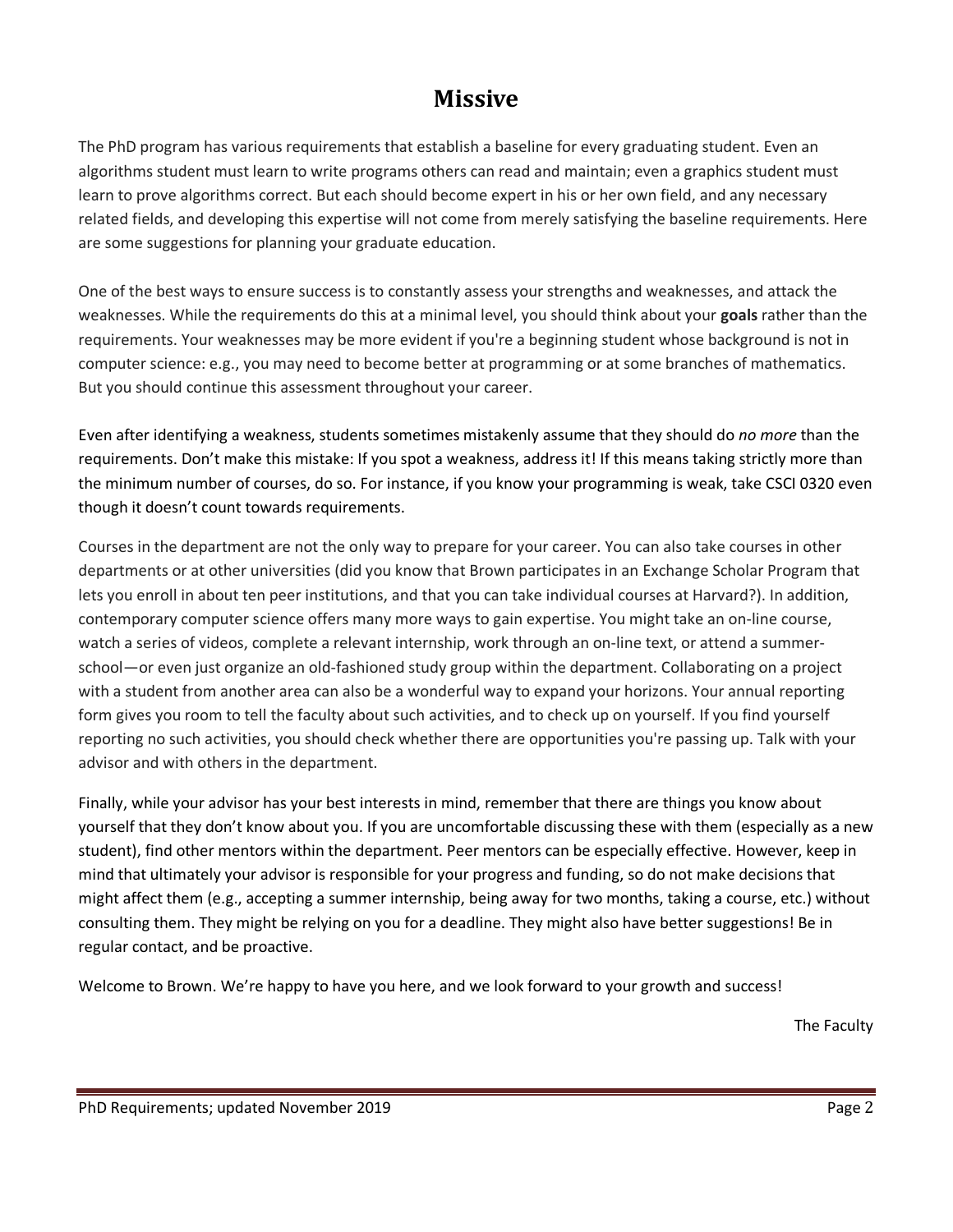# **Requirements**

This document describes the requirements for the PhD degree in computer science at Brown University. Should these requirements change, a student may apply any requirements document since the time of their entry.

**Summary of Requirements:** To graduate with a PhD a student must attain candidacy, pass the depth exam, and complete a dissertation that embodies the results of original research and gives evidence of high scholarship.

All proposal and defense presentations must include the student's committee and are open to any other faculty who wish to attend. The talk is followed by a question-and-answer session (q&a) for all present, then a q&a for only committee and faculty members, and then a discussion between committee and faculty members without the student present. The adequacy of the work will be judged by the committee and the faculty in attendance.

**Standing and Penalties:** The graduate school defines several levels of standing, with corresponding semantics (Graduate School handbook). Any failure to meet a requirement, to maintain a high quality of work, or to make reasonable progress towards completing the degree, can result in a decrease in standing or even in termination.

**Advising:** The student is responsible for finding an advisor for the research and dissertation requirements. In many cases, the same faculty member will serve as the advisor for both requirements. However, at their discretion, the student, the faculty member, or both may elect to not continue working together once the research requirement is complete. In such cases, the student is responsible for finding another advisor.

**Transfer Credits from Other Institutions:** With the approval of the advisor and the graduate school, a student may transfer up to eight graduate courses, typically those taken as part of a master's program. To be eligible for transfer credit, the course must be judged to be of difficulty comparable to corresponding courses in the department. See http://cs.brown.edu/degrees/doctoral/reqs/transfer\_credit\_form.pdf and http://brown.edu/about/administration/registrar/sites/brown.edu.about.administration.registrar/files/uploads/G radTransferCreditApp\_2010.pdf.

**Scheduling:** Regulations on scheduling are on-line:

research comps: http://www.cs.brown.edu/grad/phd/reqs/Advancement\_to\_Candidacy\_Contract.pdf thesis proposal: http://cs.brown.edu/degrees/doctoral/proposal/Thesis\_Proposal\_Checklist.pdf thesis defense: http://cs.brown.edu/degrees/doctoral/proposal/Thesis\_Defense\_Checklist.pdf

# **1. Advancement to Candidacy**

To become a candidate for the PhD, a student must complete course requirements, a programming requirement, and a research project. These requirements must be completed by the end of the student's second year.

**Course Requirements:** The student must earn six credits, excluding Reading-and-Research, by the end of their second year. Of these:

- At least five must be in computer science at the 1000-level or higher. Two must be listed at the 2000-level.
- One course outside computer science can count towards candidacy; the course must be approved by both the advisor and the DGS.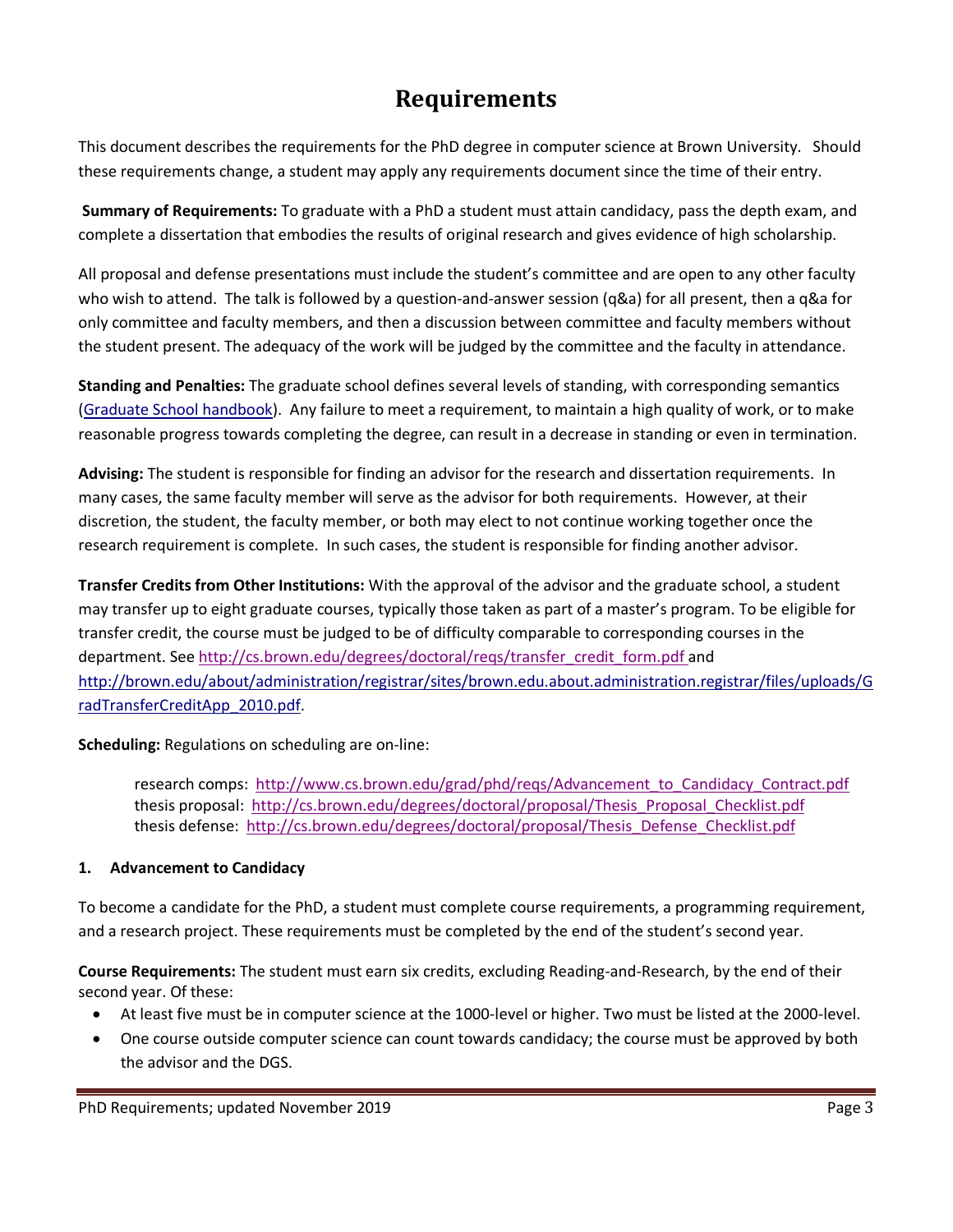- At least three courses must be completed by June 1 of the first year. Neither Reading-and-Research courses nor credits transferred from other institutions count towards this requirement.
- Courses must cover at least three of the four PhD course areas. For more information about areas, see: http://www.cs.brown.edu/grad/phd/reqs/course-areas-phd.html.
- All courses must be completed with a grade of B or better, with at least as many A's as B's.

# **Programming Requirement:**

The student must pass a programming exam by the end of the second year. The exam is defined by a subset of assignments in the course CSCI 0190, which is offered every fall. The student must complete this work individually and at high quality. Students are welcome, but not required, to attend CSCI 0190 to prepare for the exam.

# **Teaching Requirement:**

Our doctoral program trains students to become educators as well as researchers, and the successful dissemination of research also depends on teaching ability. Thus, teaching is an integral part of graduate education. All PhD students are therefore required to train as teaching assistants for at least one semester. This requirement can be waived with approval of the DGS. You need to first get the approval of your advisor for the requirement to be waived and then get permission from the DGS.

# **Research "Comps" Requirement:**

The student must successfully complete a research project that demonstrates the ability to conduct independent, quality research. This requirement has several steps:

- By March 15<sup>th</sup> of the first year, the student must select an advisor and two additional committee members. The advisor must approve the choice of the two committee members. Send the names of the committee to fasam@cs.brown.edu no later than March 15<sup>th</sup>.
- By April 21<sup>st</sup> of the first year, the student must propose. The proposal consists of a 1-3 page document and a 10-minute presentation to the committee and any interested faculty. The student's proposal document must be submitted to the department one week before the date of the proposal. The committee may pass or fail the student, or defer decision. A deferral must be accompanied by clear criteria for improvement, and a revised deadline. A student who fails or has the decision deferred must pass the second time.
- In fall of the second year, the student must present their progress in acceptable form to the committee.
- By March  $15<sup>th</sup>$  of the second year, the student must defend their project. The project consists of a written report that is roughly equivalent to a conference submission, as judged by the committee and other interested faculty. The defense is a 20-minute presentation. At least one week prior to the presentation, the student must submit the written report—after the advisor has approved it—to the department. The committee may pass or fail the student. If the student does not pass, they may be invited to defend again no later than May 15<sup>th</sup>. The student must pass the second time.
- By the end of the second year, the student must complete the University's program on ethics and responsible research conduct (called BEARCORE or CITI certification). Students will not advance to candidacy without satisfying this requirement.

Students entering with Master's-level research experience are encouraged to accelerate the research comps schedule, and may (with their committee's permission) use prior research to satisfy the requirement.